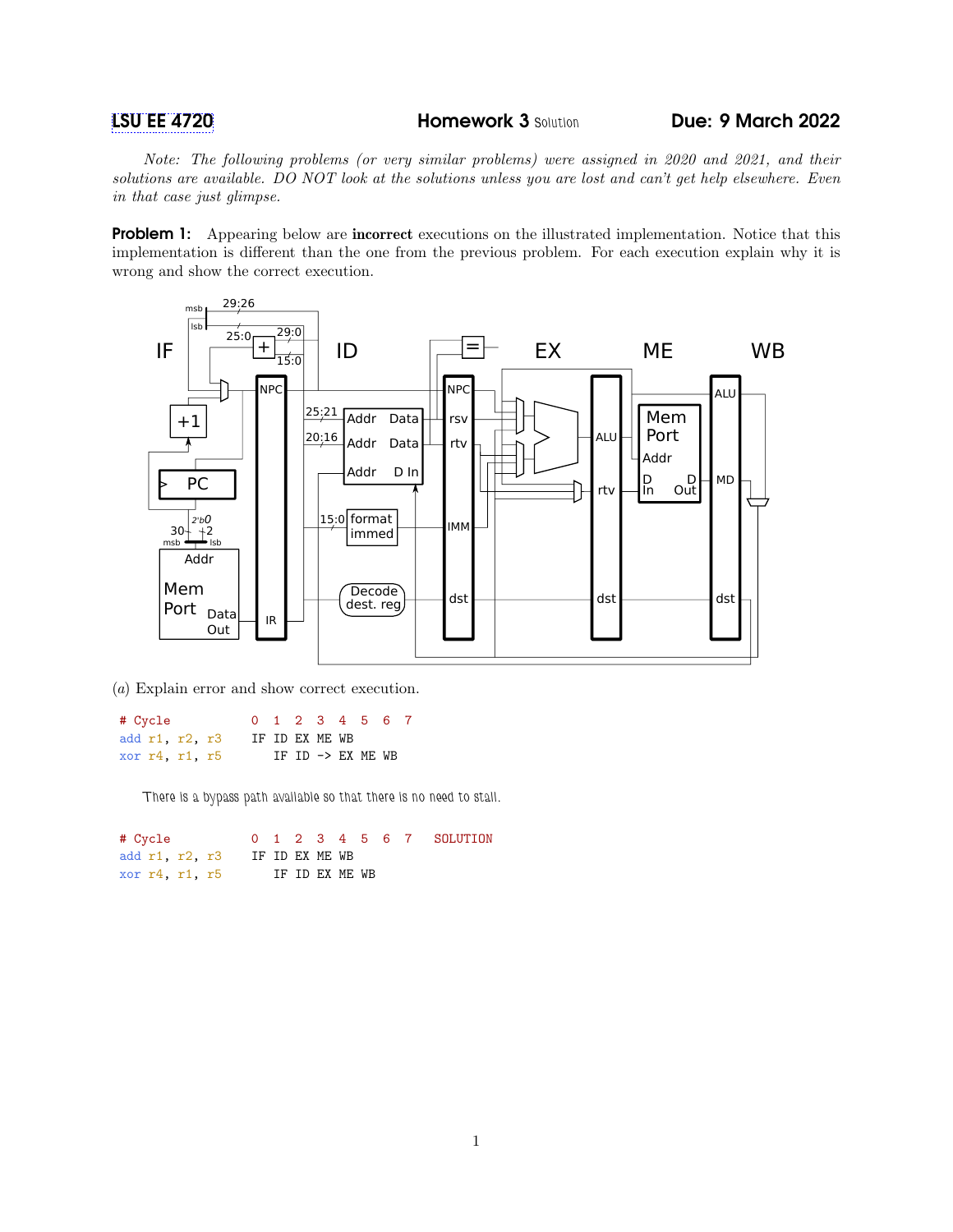(b) The execution of the branch below has two errors. One error is due to improper handling of the andi instruction. (That is, if the andi were replaced with a nop there would be no problem in the execution below.) The other is due to the way the beq executes. As in all code fragments in this problem, the program is correct, the only problem is with the illustrated execution timing.

| # Cycle:                                 |  | 0 1 2 3 4 5 6 7 8 |  |  |  |                 |  |  |  |
|------------------------------------------|--|-------------------|--|--|--|-----------------|--|--|--|
| andi $r2$ , $r2$ , $0xff$ IF ID EX ME WB |  |                   |  |  |  |                 |  |  |  |
| beg r1, r2, TARG                         |  | IF ID EX ME WB    |  |  |  |                 |  |  |  |
| add r3, r4, r5                           |  | IF ID EX ME WB    |  |  |  |                 |  |  |  |
|                                          |  | TFx               |  |  |  |                 |  |  |  |
| xor                                      |  |                   |  |  |  |                 |  |  |  |
| TARG:                                    |  |                   |  |  |  |                 |  |  |  |
| sw $r6, 7(r8)$                           |  |                   |  |  |  | TF TD FX MF. WB |  |  |  |

Briefly, the two problems are the lack of a stall for the andi/beq dependence carried by r2 and because the branch target is fetched one cycle later than it should be. The correct execution appears below.

Detailed explanation: In the illustrated implementation the  $\equiv$  in ID is used to compute the branch condition for beq (and bne). When the branch reaches ID, in cycle 2, the value of r2 retrieved from the register file is outdated, it needs to use the value computed by andi. Since there are no bypass paths to the  $\equiv$  logic the branch will need to stall until andi reaches writeback. The stalls occur in cycles 2 and 3.

The illustrated implementation resolves the branch in ID, and so the branch target should be in IF when the branch is in EX. In the execution above the target isn't fetched until the branch is in ME, in cycle 4. That is fixed below by fetching the target a cycle earlier. The xor is no longer fetched and squashed.

```
# Cycle: 0 1 2 3 4 5 6 7 8 9 SOLUTION
andi r2, r2, 0xff IF ID EX ME WB
beq r1, r2, TARG IF ID ----> EX ME WB add r3, r4, r5 IF ----> ID EX ME
                        IF ----> ID EX ME WB
xor
TARG:
sw \space \text{r6}, \space 7(\text{r8}) IF ID EX ME WB
# Cycle: 0 1 2 3 4 5 6 7 8 9
```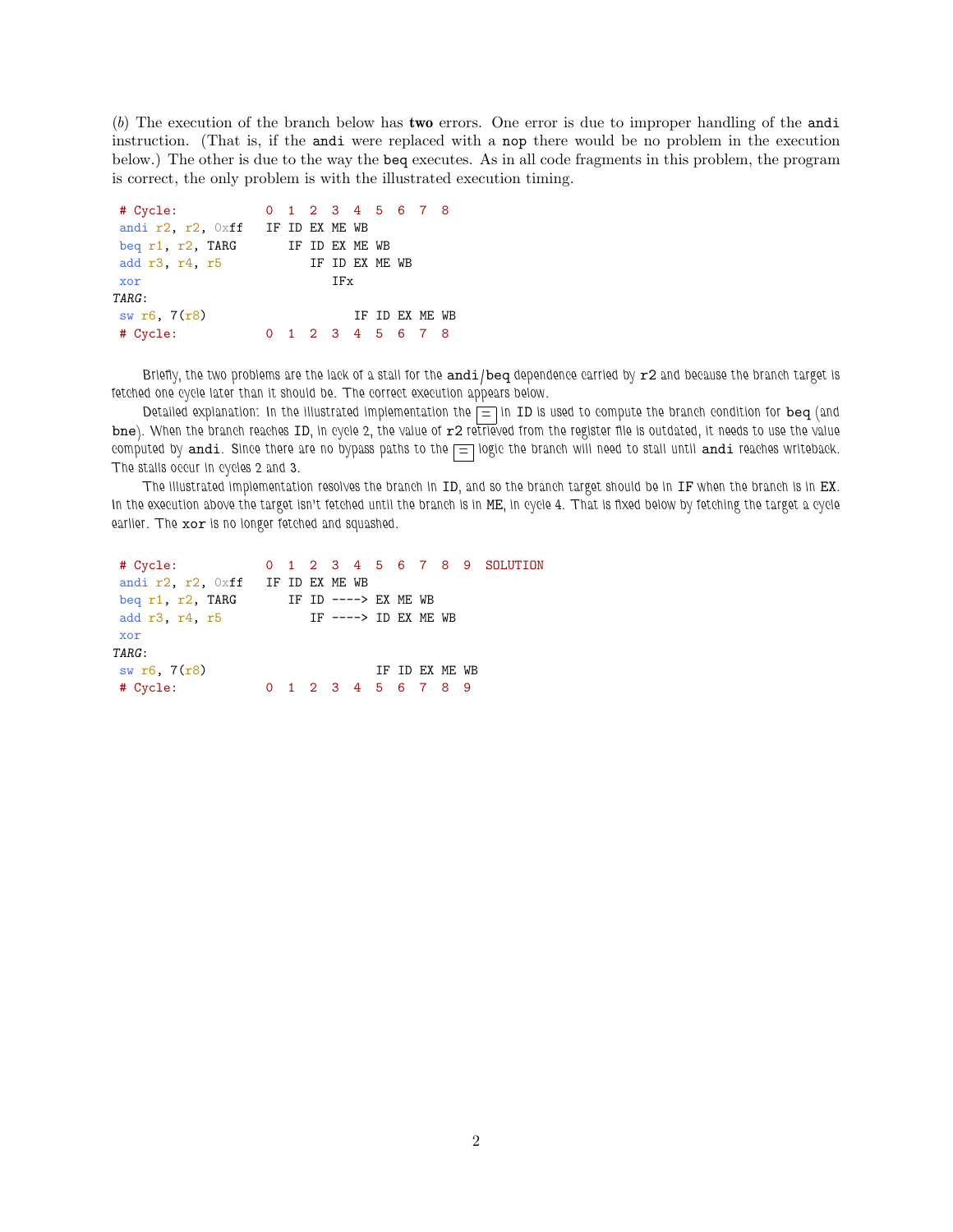

(c) Explain error and show correct execution.

| # Cycle        |                |                |  | 0 1 2 3 4 5 6 7 |  |
|----------------|----------------|----------------|--|-----------------|--|
| 1w r2, 0(r4)   | IF ID EX ME WB |                |  |                 |  |
| add r1, r2, r7 |                | IF ID EX ME WB |  |                 |  |

The add depends on the lw through  $r2$ , and for the illustrated implementation the add has to stall in ID until the lw reaches ME so that the add can bypass from WB.

# Cycle 0 1 2 3 4 5 6 7 SOLUTION  $\frac{1}{w}$  r2,  $0(r4)$  IF ID EX ME WB add r1, r2, r7 IF ID -> EX ME WB

(d) Explain error and show correct execution.

| # Cycle          |  |                | 0 1 2 3 4 5 6 7                        |  |
|------------------|--|----------------|----------------------------------------|--|
| add r1, r2, r3   |  | IF ID EX ME WB |                                        |  |
| $1w$ r1, $0(r4)$ |  |                | $TF$ $TD$ $\rightarrow$ $FX$ $MF$ $WR$ |  |

There is no need for a stall because r1 is not a source register of lw. Note that r1 is a destination of lw.

| # Cycle                |                |  |                |  |  | 0 1 2 3 4 5 6 7 SOLUTION |
|------------------------|----------------|--|----------------|--|--|--------------------------|
| add $r1$ , $r2$ , $r3$ | IF ID EX ME WB |  |                |  |  |                          |
| $1w$ r1, $0(r4)$       |                |  | IF ID EX ME WB |  |  |                          |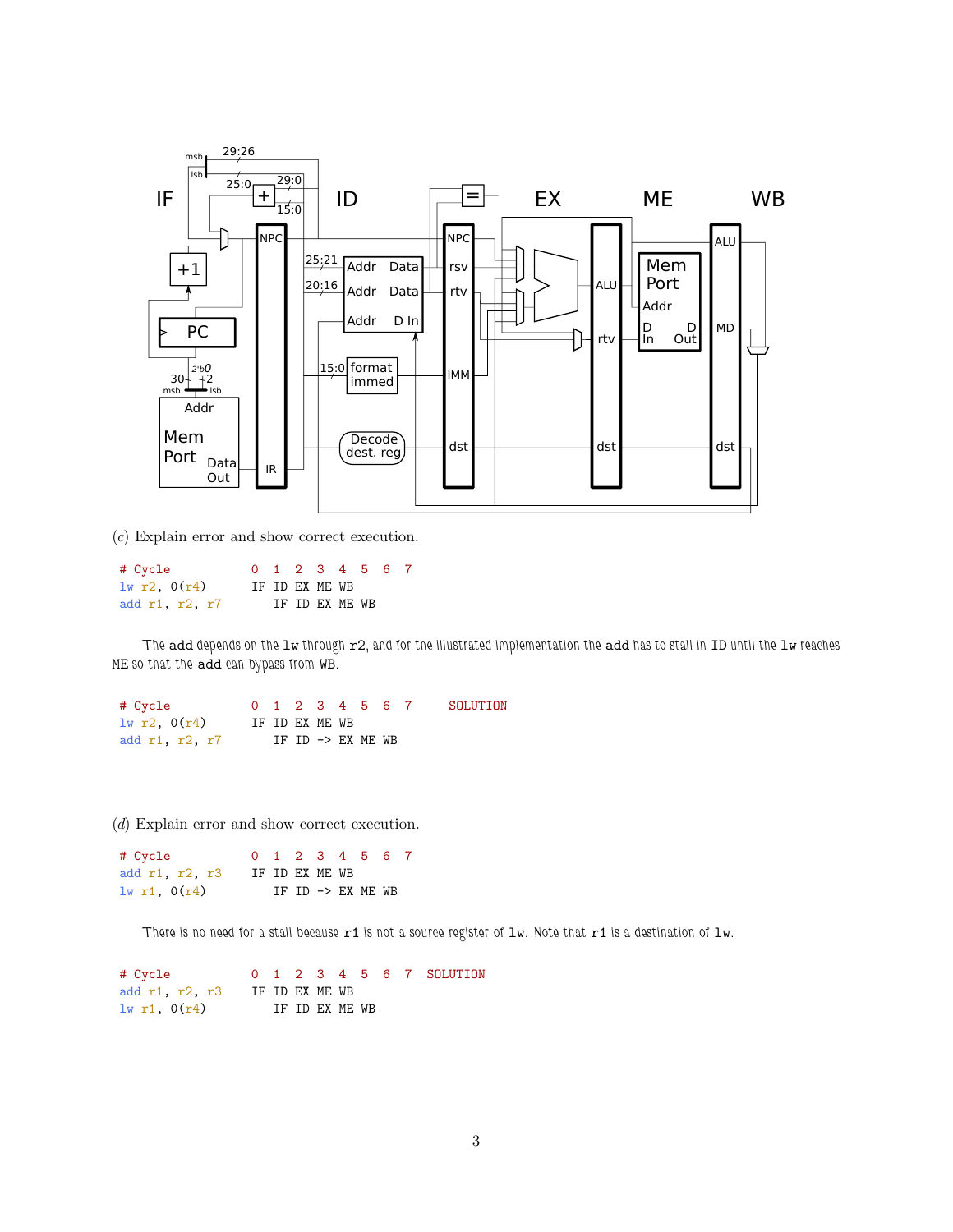(e) Explain error and show correct execution.

| # Cycle        |                |  |  | 0 1 2 3 4 5 6 7              |  |
|----------------|----------------|--|--|------------------------------|--|
| add r1, r2, r3 | IF ID EX ME WB |  |  |                              |  |
| sw r1, $0(r4)$ |                |  |  | IF ID $\rightarrow$ EX ME WB |  |

No stall is needed here because the sw can use the ME-to-EX bypass path.

# Cycle 0 1 2 3 4 5 6 7 SOLUTION add r1, r2, r3 IF ID EX ME WB  $sw r1, 0(r4)$  IF ID EX ME WB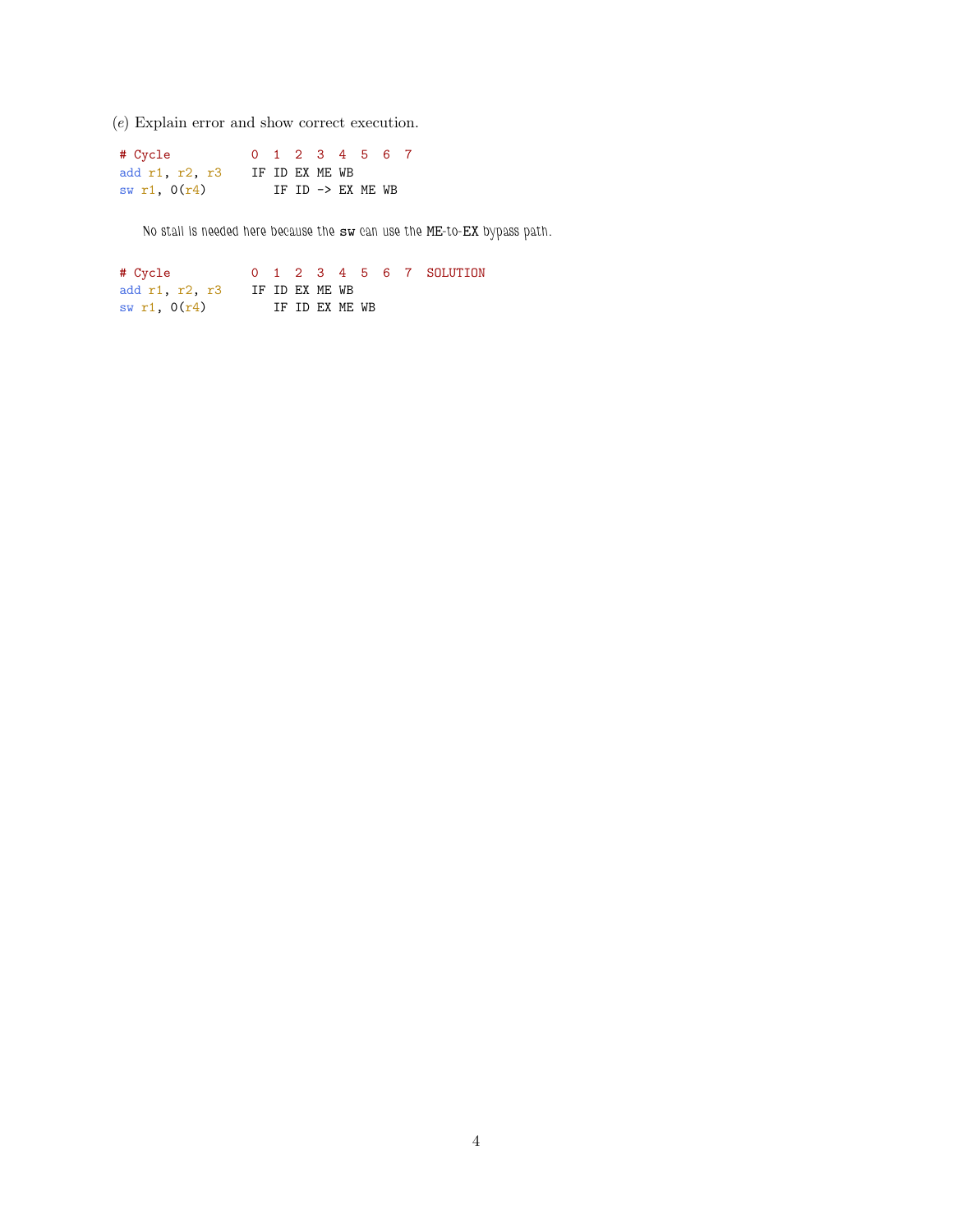**Problem 2:** Appearing below is the labeled MIPS implementation from 2018 Midterm Exam Problem 2(b), and as in that problem each mux in the implementation below is labeled with a circled letter, and mux inputs are numbered. Some wires are colored to make them easier to follow. Write code sequences that use the mux inputs as requested below. Some code sequences may consist of a single instruction.



(a) Use F0. Don't be fancy about it, just one instruction is all it takes.

Solution appears below. Fo is used by values being loaded from memory into the pipeline. Load instructions, include lw, use F0.

# SOLUTION # Cycle 0 1 2 3 4  $lw$  r1,  $O(r2)$  IF ID EX ME WB

(b) Use F0, C2, and D3 at the same time. The code should not suffer a stall. More than one instruction is needed for the solution. Note: This is new in 2022.

The solution appears below. The F0 mux input is used by load instructions. For that a lw instruction is included in the solution. The D3 mux input is used to bypass something from WB to the second ALU operand. To use F0 and D3 at the same time the load instruction must be in WB at the same time as the other instruction (an add in the example below) is in EX. The add instruction uses the D3 bypass to get the value of  $r1$  written by the  $1w$ . To use C2 the instruction must use an unbypassed value for the first source. The first source of the add is r9 which has not been written by the two prior instructions, and so it can use the value from the register file.

# SOLUTION # Cycle 0 1 2 3 4 5 6  $lw$  r1,  $O(r2)$  IF ID EX ME WB xor r5, r6, r7 IF ID EX ME WB add r3, r9, r1 IF ID EX ME WB # Cycle 0 1 2 3 4 5 6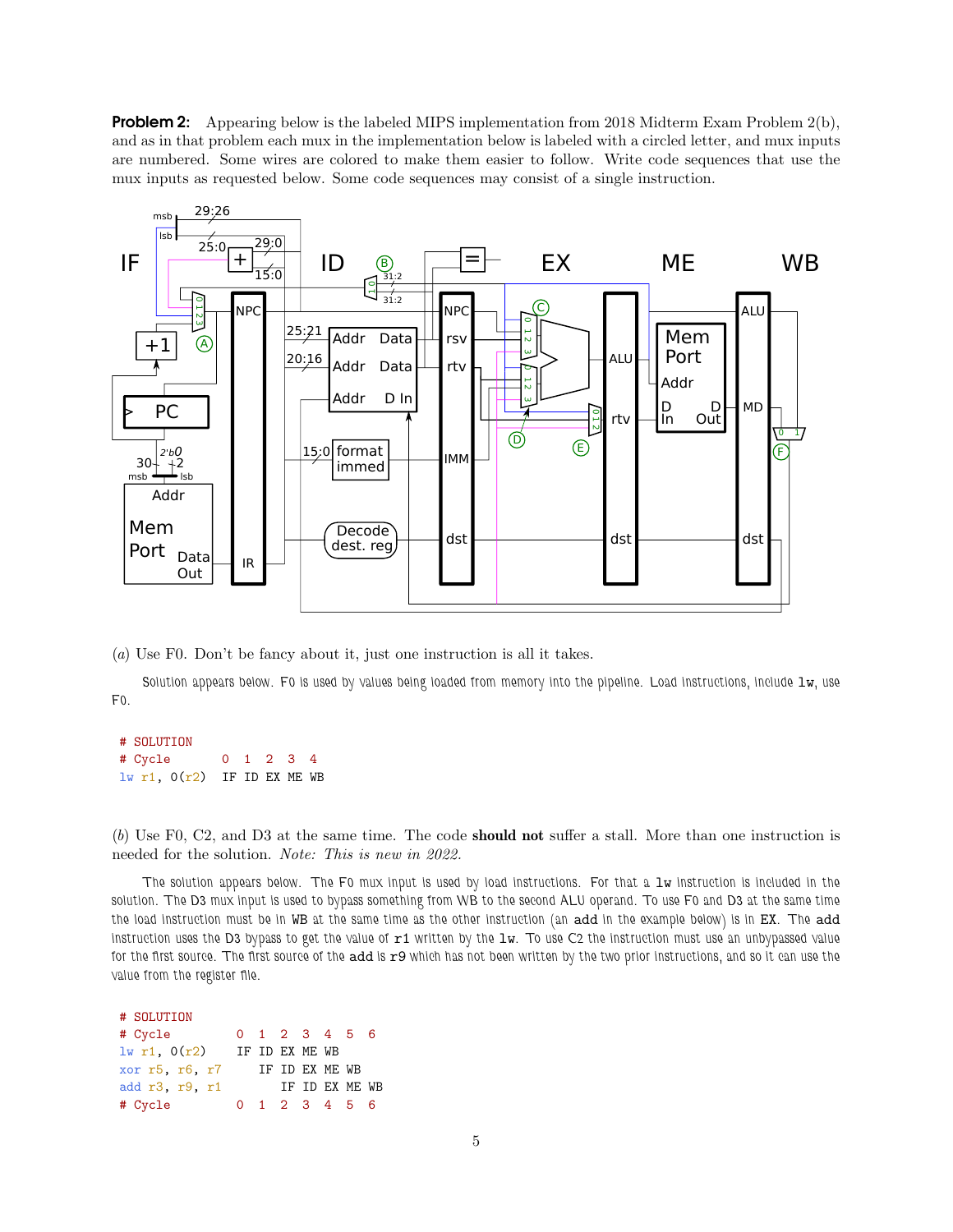## $(c)$  Explain why its impossible to use E0 and D0 at the same time.

If E0 is in use then there must be a store instruction in EX. If D0 is in use then a value is being bypassed to the second ALU source operand of the instruction in EX. But store instructions use an immediate for the second ALU input, so a store in EX can only use D2, it can't use D0 (nor D1 nor D3).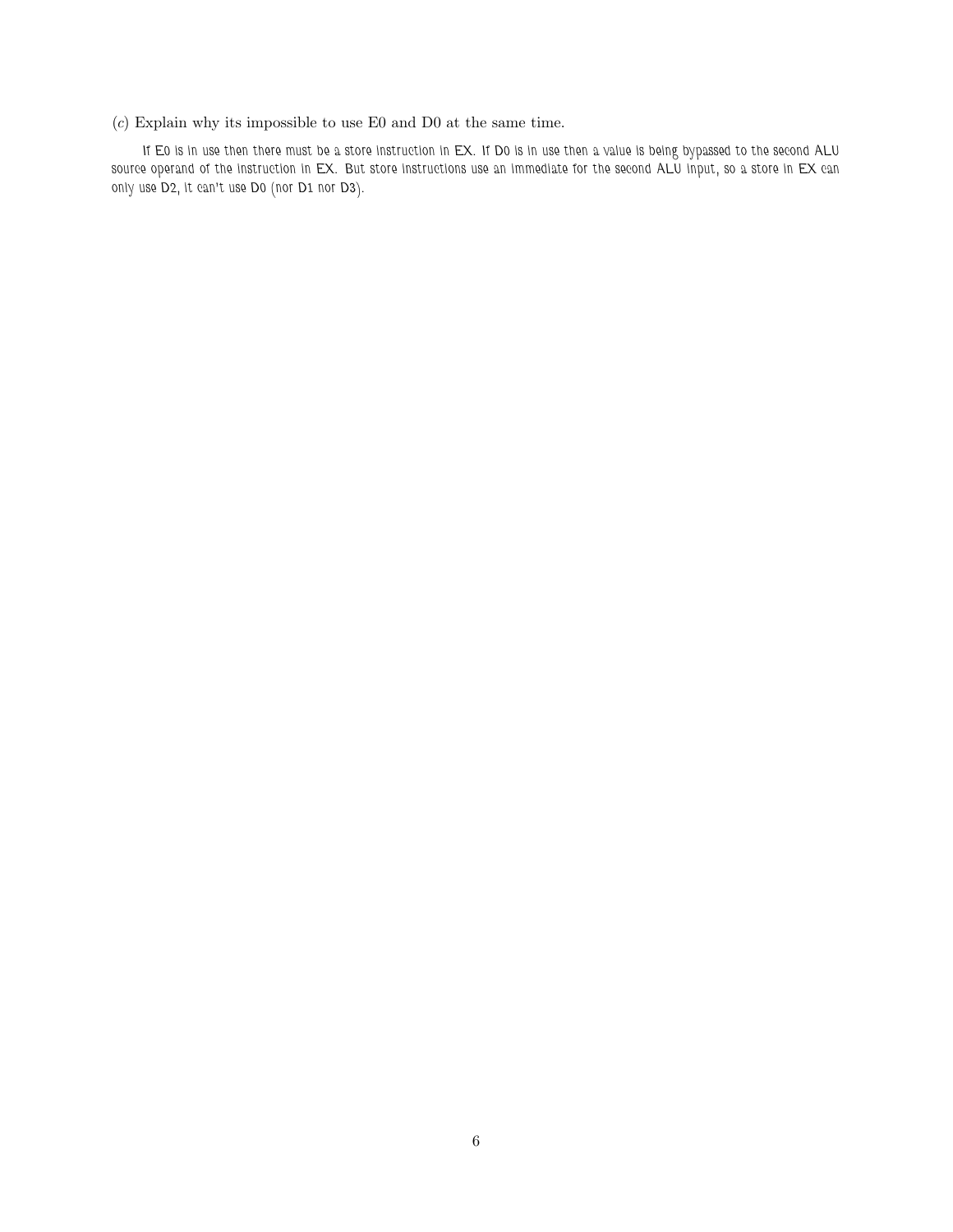**Problem 3:** This problem appeared as Problem 2c on the 2020 final exam. Appearing below is our bypassed, pipelined implementation followed by a code fragment.

It might be helpful to look at Spring 2019 Midterm Exam Problem 4a. That problems asks for the execution of a loop and for a performance measure based upon how fast that loop executes.



(a) Show the execution of the code below on the illustrated implementation up to the point where the first instruction, addi r2,r2,16, reaches WB in the second iteration.

The execution appears below. The execution is shown until the beginning of the third iteration. (A full-credit solution would only need to show execution until cycle 10, when the addi  $r2, r2, 16$  reaches WB in the second iteration.) The only stall is a 1-cycle load/use stall suffered by the sw. The first iteration starts in cycle 0 (when the first instruction, addi, is in IF), the second iteration starts at cycle 6, and the third at cycle 12.

Note that the pattern of stalls in the second iteration is the same as the pattern in the first. We can expect this pattern to continue because the contents of the pipeline is the same at the beginning of the second and third iterations. (The second iteration begins in cycle 6. In that cycle the addi r2 is in IF, the addi r3 is in ID, etc. The contents of the pipeline is the same in cycle 12.)

| ## SOLUTION                                                  |  |                   |  |  |                |                              |                |  |                                 |  |  |
|--------------------------------------------------------------|--|-------------------|--|--|----------------|------------------------------|----------------|--|---------------------------------|--|--|
| LOOP: # Cycle 0 1 2 3 4 5 6 7 8 9 10 11 12 13 14 15 16 17 18 |  |                   |  |  |                |                              |                |  |                                 |  |  |
| addi $r2$ , $r2$ , 16 IF ID EX ME WB                         |  |                   |  |  |                |                              |                |  | First Iteration                 |  |  |
| $1w r1$ , $8(r2)$ IF ID EX ME WB                             |  |                   |  |  |                |                              |                |  |                                 |  |  |
| sw r1, $12(r3)$ IF ID -> EX ME WB                            |  |                   |  |  |                |                              |                |  |                                 |  |  |
| bne $r3, r4, L00P$                                           |  | IF -> ID EX ME WB |  |  |                |                              |                |  |                                 |  |  |
| addi r3, r3, 32                                              |  |                   |  |  | IF ID EX ME WB |                              |                |  |                                 |  |  |
| sub r10, r3, r2                                              |  |                   |  |  |                |                              |                |  |                                 |  |  |
| LOOP: # Cycle 0 1 2 3 4 5 6 7 8 9 10 11 12 13 14 15 16 17 18 |  |                   |  |  |                |                              |                |  |                                 |  |  |
| addi r2, r2, 16                                              |  |                   |  |  |                |                              |                |  | IF ID EX ME WB Second Iteration |  |  |
| $1w$ r1, $8(r2)$                                             |  |                   |  |  |                | IF ID EX ME WB               |                |  |                                 |  |  |
| sw r1, $12(r3)$                                              |  |                   |  |  |                | IF ID $\rightarrow$ EX ME WB |                |  |                                 |  |  |
| bne $r3$ , $r4$ , LOOP                                       |  |                   |  |  |                | IF $\rightarrow$ ID EX ME WB |                |  |                                 |  |  |
| addi r3, r3, 32                                              |  |                   |  |  |                |                              | IF ID EX ME WB |  |                                 |  |  |
| LOOP: # Cycle 0 1 2 3 4 5 6 7 8 9 10 11 12 13 14 15 16 17 18 |  |                   |  |  |                |                              |                |  |                                 |  |  |
| addi r2, r2, 16<br>Third Iteration                           |  |                   |  |  |                |                              |                |  | IF ID EX ME WB                  |  |  |